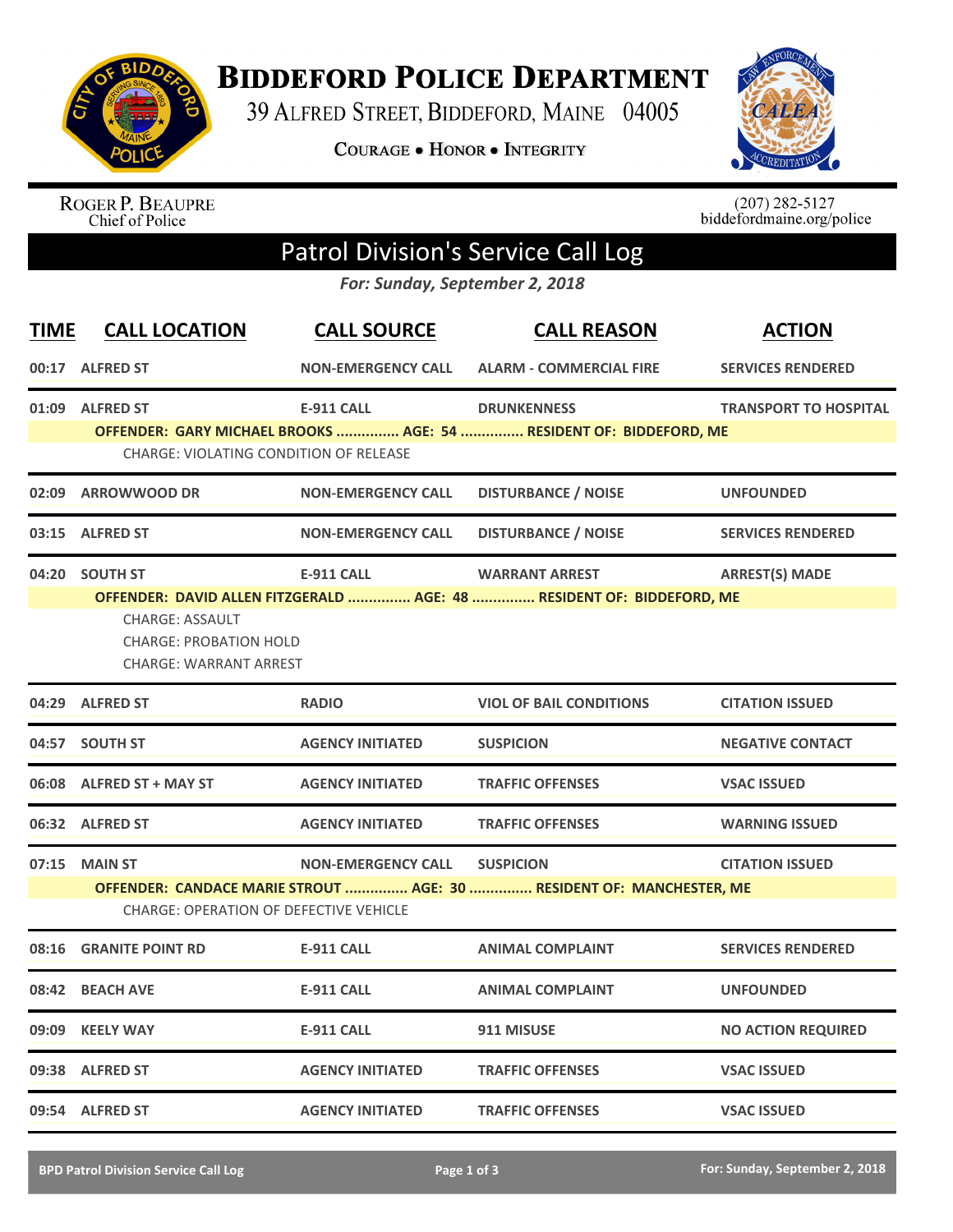| <b>TIME</b> | <b>CALL LOCATION</b>                                 | <b>CALL SOURCE</b>                                   | <b>CALL REASON</b>                                                        | <b>ACTION</b>                |
|-------------|------------------------------------------------------|------------------------------------------------------|---------------------------------------------------------------------------|------------------------------|
|             | 10:00 ALFRED ST                                      | <b>AGENCY INITIATED</b>                              | <b>TRAFFIC OFFENSES</b>                                                   | <b>WARNING ISSUED</b>        |
|             | <b>10:20 FORTUNES ROCKS RD</b>                       | <b>NON-EMERGENCY CALL</b>                            | <b>PARKING COMPLAINT</b>                                                  | <b>SERVICES RENDERED</b>     |
|             | <b>10:25 FORTUNES ROCKS RD</b>                       | <b>AGENCY INITIATED</b>                              | <b>PARKING COMPLAINT</b>                                                  | <b>SERVICES RENDERED</b>     |
|             | 10:28 WEST ST + WENDELL AVE                          | <b>AGENCY INITIATED</b>                              | <b>TRAFFIC OFFENSES</b>                                                   | <b>VSAC ISSUED</b>           |
|             | 10:30 YATES ST + LESTER B ORCUTT BL AGENCY INITIATED |                                                      | <b>PARKING COMPLAINT</b>                                                  | <b>SERVICES RENDERED</b>     |
|             | 11:45 COLE RD + JANELLE ST                           | <b>AGENCY INITIATED</b>                              | <b>TRAFFIC OFFENSES</b>                                                   | <b>WARNING ISSUED</b>        |
|             | 11:51 COLE RD + FERNANDE ST                          | <b>AGENCY INITIATED</b>                              | <b>TRAFFIC OFFENSES</b>                                                   | <b>CITATION ISSUED</b>       |
|             |                                                      |                                                      | OFFENDER: WHITNEY SARAH-LOUISE GILES  AGE: 30  RESIDENT OF: BIDDEFORD, ME |                              |
|             |                                                      | <b>CHARGE: OPERATING WITH SUSPENDED REGISTRATION</b> |                                                                           |                              |
|             | 12:01 VICTORY AVE                                    | <b>NON-EMERGENCY CALL</b>                            | <b>CIVIL COMPLAINT</b>                                                    | <b>CIVIL COMPLAINT</b>       |
|             | 12:11 ALFRED ST                                      | <b>WALK-IN AT STATION</b>                            | <b>COURT ORDERED CHECK IN</b>                                             | <b>NO VIOLATION</b>          |
|             | 12:57 SOUTH ST                                       | <b>WALK-IN AT STATION</b>                            | <b>SUSPICION</b>                                                          | <b>REPORT TAKEN</b>          |
|             | <b>13:21 FORTUNES ROCKS RD</b>                       | <b>AGENCY INITIATED</b>                              | <b>PARKING COMPLAINT</b>                                                  | <b>PARKING TICKET ISSUED</b> |
|             | 13:21 ELM ST + HOOPER ST                             | <b>NON-EMERGENCY CALL</b>                            | <b>JUVENILE OFFENSES</b>                                                  | <b>NEGATIVE CONTACT</b>      |
|             | <b>13:46 GREEN ST</b>                                | <b>NON-EMERGENCY CALL</b>                            | <b>PUBLIC URINATION OR DEFECATIO</b>                                      | <b>SERVICES RENDERED</b>     |
|             | 14:08 POOL ST                                        | <b>AGENCY INITIATED</b>                              | <b>TRAFFIC OFFENSES</b>                                                   | <b>WARNING ISSUED</b>        |
|             | 14:28 HILL ST                                        | <b>AGENCY INITIATED</b>                              | <b>TRAFFIC OFFENSES</b>                                                   | <b>VSAC ISSUED</b>           |
|             | 14:37 ALFRED ST                                      | <b>WALK-IN AT STATION</b>                            | <b>COURT ORDERED CHECK IN</b>                                             | <b>NO ACTION REQUIRED</b>    |
|             | 14:53 BOULDER WAY                                    | <b>E-911 CALL</b>                                    | <b>ANIMAL COMPLAINT</b>                                                   | <b>SERVICES RENDERED</b>     |
|             | 14:57 JEFFERSON ST                                   | E-911 CALL                                           | 911 MISUSE                                                                | <b>NEGATIVE CONTACT</b>      |
|             | 15:13 ANDREWS RD                                     | E-911 CALL                                           | 911 MISUSE                                                                | <b>NO ACTION REQUIRED</b>    |
|             | 15:46 ACORN ST                                       | E-911 CALL                                           | 911 MISUSE                                                                | <b>NEGATIVE CONTACT</b>      |
|             | 16:08 SEVENTH ST                                     | <b>AGENCY INITIATED</b>                              | <b>CRIMINAL MISCHIEF</b>                                                  | <b>REPORT TAKEN</b>          |
|             | <b>16:20 MEDICAL CENTER DR</b>                       | <b>WALK-IN AT STATION</b>                            | <b>ANIMAL COMPLAINT</b>                                                   | <b>GONE ON ARRIVAL</b>       |
|             | 16:35 EDWARDS AVE + ALFRED ST                        | <b>NON-EMERGENCY CALL</b>                            | <b>TRAFFIC LIGHT PROBLEM</b>                                              | <b>UNFOUNDED</b>             |
|             | <b>16:36 MEDICAL CENTER DR</b>                       | E-911 CALL                                           | 911 MISUSE                                                                | <b>NO ACTION REQUIRED</b>    |
|             | 17:10 MARINER WAY                                    | <b>NON-EMERGENCY CALL</b>                            | <b>CHECK WELFARE</b>                                                      | <b>TRANSPORT TO HOSPITAL</b> |